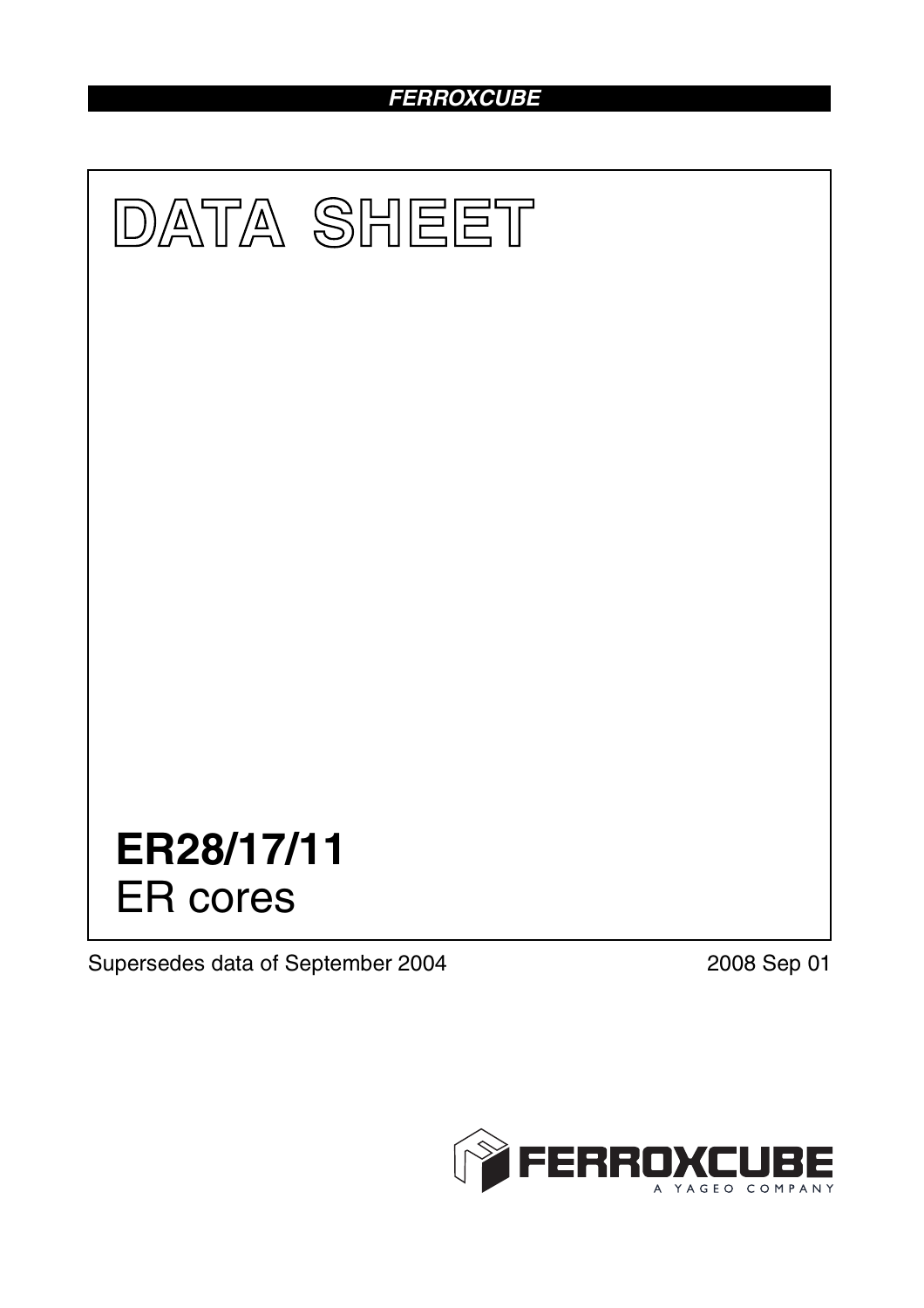# ER cores ER28/17/11

### **CORE SETS**

## **Effective core parameters**

| <b>SYMBOL</b>       | <b>PARAMETER</b>  | <b>VALUE</b> | <b>UNIT</b>     |
|---------------------|-------------------|--------------|-----------------|
| $\Sigma(I/A)$       | core factor (C1)  | 0.928        | $mm-1$          |
| $V_{e}$             | effective volume  | 6140         | mm <sup>3</sup> |
| $I_e$               | effective length  | 75.5         | mm              |
| $A_{e}$             | effective area    | 81.4         | mm <sup>2</sup> |
| $\lambda_{\sf min}$ | minimum area      | 77.0         | mm <sup>2</sup> |
| m                   | mass of core half | $\approx$ 16 | g               |



## **Core halves**

Clamping force for  $A_L$  measurements, 40  $\pm$ 20 N. Gapped cores are available on request.

| <b>GRADE</b> | H <sub>L</sub><br>(nH) | μe             | <b>AIR GAP</b><br>$(\mu m)$ | <b>TYPE NUMBER</b> |
|--------------|------------------------|----------------|-----------------------------|--------------------|
| 3C90         | 2500 ± 25%             | $\approx$ 1900 | $\approx 0$                 | ER28/17/11-3C90    |
| 3C94         | 2500 ± 25%             | $\approx$ 1900 | $\approx 0$                 | ER28/17/11-3C94    |

# **Properties of core sets under power conditions**

|              | $B(mT)$ at                                      | CORE LOSS (W) at                                |                                                  |                                                |
|--------------|-------------------------------------------------|-------------------------------------------------|--------------------------------------------------|------------------------------------------------|
| <b>GRADE</b> | $H = 250$ A/m;<br>$f = 25$ kHz;<br>$T = 100 °C$ | $f = 25$ kHz;<br>$B = 200 mT$ ;<br>$T = 100 °C$ | $f = 100$ kHz;<br>$B = 100 mT$ ;<br>$T = 100 °C$ | f = 100 kHz;<br>$B = 200 mT$ ;<br>$T = 100 °C$ |
| 3C90         | $\geq$ 320                                      | $\leq 0.74$                                     | $\leq 0.77$                                      |                                                |
| 3C94         | $\geq 320$                                      |                                                 | $\leq 0.58$                                      | $\leq 3.7$                                     |